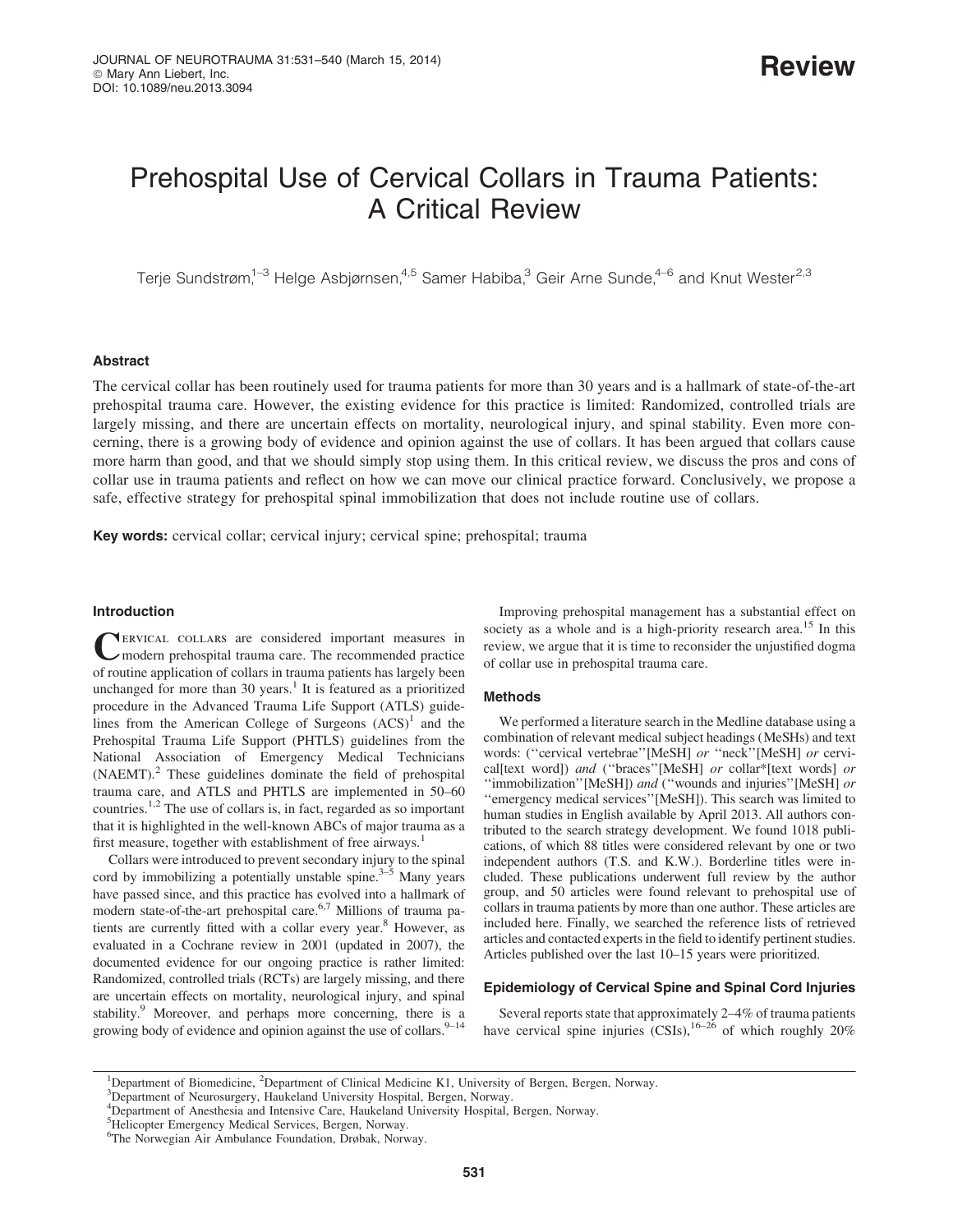have spinal cord injury  $(SCI)$ ,  $^{22}$  10% have multi-level injuries, $1,21,22$  and 10% have pure ligamentous injuries.<sup>16,18</sup> The majority of patients with CSIs have injuries to other body regions, most frequently the head, chest, and extremities. $^{22}$  The reported rate of delayed diagnosis or missed CSI is very low (1.3% of all cervical injuries).<sup>20</sup> CSIs are more often observed in unconscious or obtunded patients than in those that are alert and communicable.18,24,27

The incidence of hospital-admitted cervical fractures in the general population was recently estimated at approximately 12 in 100,000 per year in a prospective observational cohort study.<sup>28</sup> Incidence increased with increasing age. Twenty-seven percent of patients in this cohort were operated on, 68% were treated with collars, and 5% did not receive any specific treatment. Approximately 80% of the patients had a normal neurological status at the time of diagnosis. The most common trauma mechanisms were falls (60%) and motor vehicle accidents (21%). In this study, Fredø and colleagues found a strong association between cervical fractures and traumatic brain injuries (TBIs), with 11% of patients having a moderate to severe TBI and 78% having a minimal to mild TBI.

Over the past 40 years, there has been a shift in functional outcome for patients with SCIs in Western countries: The percentage of incomplete tetraplegia has increased, whereas complete paraplegia or tetraplegia has decreased.<sup>29</sup> Survival after SCI is strongly related to the extent of neurological impairment, $30$  and several studies have shown increasing survival rates and life expec- $\frac{31-33}{2}$  These improvements in outcome can, for the most part, be attributed to systematic injury prevention strategies (e.g., education, legislation, and safety features of cars), rather than the implementation of evidence-based treatment guidelines, advances in emergency medical services (EMS), improvements in neurocritical care, or establishment of regional trauma centers.<sup>31,34-37</sup> The mean age of CSI and SCI patients has increased, and this has important implications for treatment and outcome.<sup>29,37</sup> Epidemiological trends and causality analyses in CSI and SCI are very similar to those observed in the related field of TBI. $^{38,39}$ 

#### Current Recommendations

The American Association for Neurological Surgeons (AANS) and the Congress of Neurological Surgeons (CNS) Joint Guidelines Committee recently published a comprehensive update of the Guidelines for the Management of Acute Cervical Spine and Spinal Cord Injury.<sup>40</sup> These guidelines provide 112 evidence-based diagnostic and treatment recommendations (77 level III, 16 level II, and 19 level I recommendations). The vast majority of treatment recommendations are level III, and all surgical recommendations, except one level II for type II odontoid fractures,  $41$  are level III recommendations.<sup>40</sup>

In the prehospital setting, the AANS/CNS recommends spinal immobilization of all trauma patients with a known or suspected CSI or SCI; however, experienced personnel should evaluate the need for immobilization during transport (level II).<sup>42</sup> Fully awake and communicable patients that are not intoxicated, without neck pain or tenderness, neurologically intact, and without distracting injuries should not be immobilized (level II). $42$  The preferred method of immobilization is the combination of a rigid collar and supportive blocks on a spine board with straps (level III). $42$ Sandbags and tape alone should not be used, and spinal immobilization in patients with penetrating trauma is not recommended (level III). $<sup>4</sup>$ </sup>

The AANS/CNS guidelines are generally in line with the ATLS and PHTLS guidelines as well as other reviews and management guidelines for CSIs, and they all state that collars are effective in limiting motion of the cervical spine and should therefore be used until the patient is properly assessed and the cervical spine is cleared.1,2,27,42–45

# Why Do We Use Cervical Collars? Looking Outside the Guidelines

CSIs are feared because of the inherent risk of permanent SCI with potential life-threatening and -changing consequences for patients. Moreover, there are important concerns about medicolegal liability, although not yet prevalent in Scandinavia; malpractice lawsuits in cases of avoidable SCI are very expensive, with compensations of approximately \$3 million USD.<sup>46</sup> Further, collars are generally regarded as safe and effective, and few question their use in daily trauma practice; it makes good sense to stabilize an unstable injury. Collars have essentially become a symbol of highquality trauma care, and in many EMS systems protocolized paramedics never deliver patients without a collar to the emergency department (ED). Besides, the ABCs of major trauma is a powerful mnemonic and a strong psychological premise for medical action in the field. Finally, and essential in this regard, it is better to have a protocol than no protocol, and it is better and cheaper to advocate an easy, uniform practice than a difficult, individualized one.

#### How Effective Are Cervical Collars?

It has been postulated that  $3-25\%$  of SCIs are secondary,  $1,42,47,48$ occurring either during prehospital or early hospital care, and are the result of ''inappropriate management,'' such as lack of spinal immobilization (as frequently cited previously<sup>3,5,17,49-61</sup>). This claim has, however, a number of limitations. First, it is not easy to identify a neurological decline throughout the prehospital phase. Second, extrapolation of results obtained in a hospital setting to the prehospital arena is questionable. Third, several of the cited studies were conducted many years ago with other treatment standards and available resources, so it is not always clear which factors really contributed to the clinical worsening, and there are significant concerns as to the evidence-based value of case series. Moreover, it is essential to understand that approximately 5% of patients with spinal injuries experience some degree of neurological worsening, even with good immobilization of the spine.<sup>62</sup> This clinical deterioration can be the result of well-known mechanisms, such as hematomas, edema, hypotension, hypoxemia, or inflammation.<sup>63-65</sup>

The collar should, in theory, protect patients from secondary spinal cord traumas by restricting inadvertent movements of unstable CSIs. However, we will probably never know how many secondary SCIs collars have prevented. Collar efficacy on motion control has never been examined in real trauma patients.<sup>12</sup> There are also no RCTs that address the effect of collars on outcomes after CSI and probably never will be. Conversely, a number of studies have examined spine movement in simulated environments (e.g., cadavers with or without rigor mortis or healthy volunteers) using a wide range of devices and assessment criteria, and the results of these studies are somewhat contradictory and confusing. For instance, studies have shown that collars can be placed and removed without large displacements,<sup>66</sup> a rigid collar can increase movement in the upper cervical spine, $67$  there is similar restriction in cervical range of motion using soft and rigid collars,<sup>68</sup> there is less motion with a collar in place than without a collar,  $69$  using a collar does not effectively reduce motion in an unstable spine,  $70,71$  there is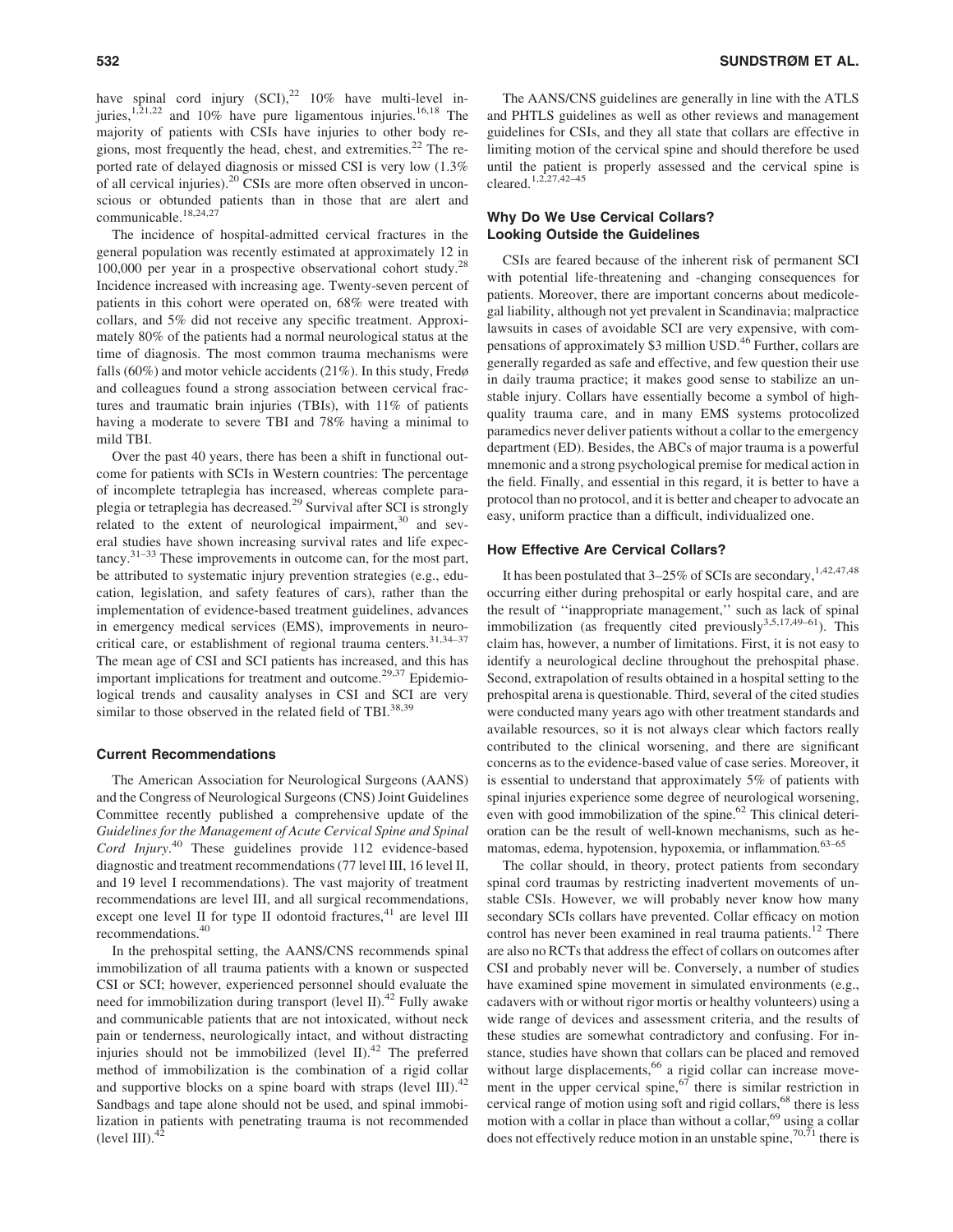no extra motion control by adding a collar to a spine board with head blocks,<sup>72</sup> a collar and spine board provide more immobilization than a collar alone,  $73.74$  a collar and a vacuum mattress offer greater stability and comfort than a collar and a spine board,  $75,76$ immobilization provided by the short board is superior to collars and not augmented by adding collars,  $77,78$  sandbags, collar, and tape is the most effective measure for motion control (the use of sandbags is limited though because of practical concerns),  $55$  a board, collar, and towels/foam wedges is the most stable immobilization,  $79,80$  and allowing an individual to exit a car under his own volition with a collar in place may result in the least amount of movement of the cervical spine.<sup>81</sup> Altogether, whereas any form of immobilization is superior to no immobilization, no available method is optimal, and there is no solid evidence to support the commonly accepted treatment standards of today.<sup>6,42,82–85</sup>

In the recent AANS/CNS guidelines, Theodore and colleagues reviewed different methods of prehospital spinal immobilization and cautiously concluded that the most effective immobilization method seemed to be a combination of a rigid collar with supportive blocks on a rigid spine board with straps.<sup>42</sup> To our knowledge, there are no studies showing a clinical benefit of using the double immobilization strategy with rigid collars and head blocks.<sup>72</sup>

Studying the natural course of overlooked or missed fractures is another way of looking into the efficacy of cervical immobilization. For this surrogate marker of instability, it is important to keep the different perspectives of time in mind: The application and removal of a trauma collar usually spans a couple of hours, whereas the window between trauma and diagnosis for missed injuries can be from days to weeks. In one large, multi-center study, missed CSI presenting with a neurological deficit occurred in less than 1 of 500 spine injury cases and 1 of 4000 trauma cases, with an average delay in diagnosis of approximately 20 days.<sup>86</sup> On one hand, there are studies where up to 8% of necks were not immobilized, seemingly without clinical consequences or progress to neurological deficits.87–91 Conversely, Gerrelts and colleagues identified the development of temporary neurological symptoms before treatment, but were unable to identify permanent complications in those with missed cervical fractures.<sup>92</sup> Davis and colleagues and Platzer and colleagues reported that delayed diagnosis, in fact, resulted in permanent, severe deficits: Davis and colleagues reported 32,117 trauma patients, 740 cervical injuries, 34 injuries missed, 10 developed permanent deficits, $17$  whereas Platzer and colleagues reported 367 cervical injuries, 18 injuries missed, 8 developed neurological symptoms, and 2 permanent deficits.<sup>93</sup>

Considerable force is required to fracture the spine, and subsequent low-energy movements are thus unlikely to cause secondary SCI.<sup>94</sup> Plumb and Morris recently proposed that we should simply stop using collars in obtunded patients, because ''it is likely that minor degrees of cervical spine movement are without consequence and more significant movement prevented by common sense."<sup>95</sup> Moreover, awake patients generally maintain a stable neck position with muscle contractions that protect the spinal cord.<sup>94</sup> Additionally, and contrary to common belief, most spinal injuries are biomechanically stable in the acute phase, and unstable injuries that have not caused acute, irrevocable injuries are very rare.<sup>96</sup> Conclusively, given that collars are ineffective in motion control, we are apt to conclude that the risks of inadequate immobilization may be substantially overemphasized.<sup>13,97</sup>

It has been conservatively estimated that at least 50–100 patients have their neck immobilized for every patient that has a significant CSI.<sup>12</sup> This ratio implies that cervical immobilization, usually involving a collar, must be safe and effective to provide a reasonable cost-benefit relationship. In an interesting article from Ghana, aimed at improving prehospital trauma care in developing countries, Tiska and colleagues recommended abandoning the concept of strict spinal immobilization in favor of a more pragmatic practice with simple spinal precautions. In this case, resource considerations have motivated a practice that is truly based on the lack of evidence supporting rigorous spinal immobilization.<sup>98</sup>

In summary, the ATLS guidelines have significantly changed the way ambulance crews and hospital staffs think of and manage trauma patients, but there is little evidence to support a real benefit on patient outcome.99,100 For spinal immobilization in general, and collars in particular, there is insufficient evidence to support the currently recommended treatment routines with regard to mortality, neurological injury, or spinal stability.<sup>9</sup>

## Possible Adverse Effects of Cervical Collars

Collars may exacerbate CSIs, instead of protecting the individual from secondary progression.<sup>101–104</sup> In this regard, it is vital to be aware that many collars are not fitted correctly, and it is therefore reasonable to assume that this can reduce the potential for motion control as well as increase the risk for neurological compromise.47,105 In a noteworthy study, though not without limitations, Hauswald and colleagues found an increased frequency of clinical deterioration and more overall neurological disability in patients with spinal injuries that were routinely fitted with a collar (Albuquerque, NM) than in patients that never received a prophylactic collar (Kuala Lumpur, Malaysia).<sup>94</sup> Further, some of the strongest evidence of harm from collars comes from studies of patients with ankylosing spondylitis (Morbus Bechterew), where extension of the cervical spine during standard prehospital immobilization is very dangerous.65,106 This is not always evident at the trauma scene and not an uncommon disease; approximately 5% of all patients with cervical fractures had ankylosing spondylitis in Fredø and colleagues' study.28

Associated head and spinal injuries are frequent; the ATLS guidelines state that 5% of patients with a TBI have an associated spinal injury, whereas 25% of patients with a spinal injury have at least a mild TBI. $<sup>1</sup>$  Avoiding or reducing an increased intracranial</sup> pressure (ICP) is fundamental in the management of TBI, and it is important to be aware that a collar may increase ICP by an average of 4.5 mmHg through jugular venous compression.<sup>107-112</sup> Interestingly, advanced life-support training of ambulance crews has been found to increase mortality among patients with a Glasgow Coma Scale (GCS) score < 9 (typical cutoff for severe TBI), but whether this mortality increase is the result of complications associated with prehospital interventions, such as collar use, inadequate airway management, or transport delays to hospital is not established.<sup>113</sup> Moreover, venous congestion by collars can also exacerbate global brain injuries, such as those observed after attempted suicide by hanging.<sup>114</sup>

A key issue associated with collars in prehospital care is the increased difficulty it may entail for airway management.72,115–126 Mouth opening can be compromised and aspiration can more easily result from vomiting, especially in the supine position.<sup>72,127,128</sup> Collars may also cause respiratory restriction, an effect that is more pronounced if spine boards are added.61,129 Notably, endotracheal intubation of CSI patients in the ED setting has not been shown to worsen neurological outcome, $130-132$  whereas reports on prehospital endotracheal intubation of TBI patients have shown better,<sup>133–136</sup> unchanged,<sup>133,137–139</sup> or impaired<sup>140–143</sup> morbidity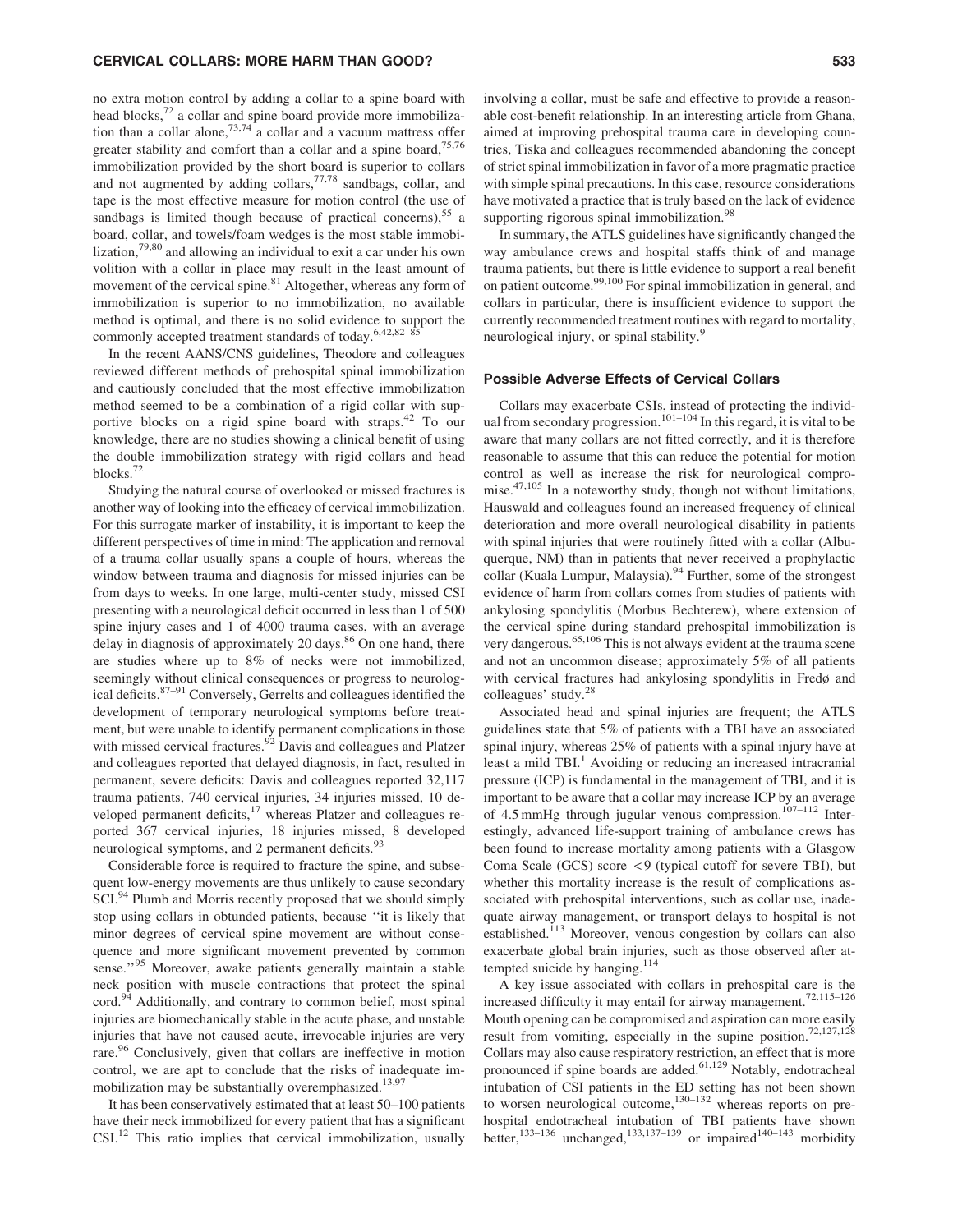and/or mortality outcomes. Field intubation procedures are associated with more difficulty and complications than in-hospital procedures because of a wide range of factors.144–150 Further, prehospital intubation is not always available and the ability to perform this procedure safely varies among prehospital EMS personnel, with physicians having the highest success rates.<sup>144–151</sup> Prioritizing advanced airway management and spinal immobilization may also delay release and rescue procedures as well as make the trauma examination more difficult, both at the scene, during transport, and at admittance.13,96,152 Delayed definitive care can be detrimental for patients with non-neurological critical injuries, and importantly, also lead to neurological progression, because spinal injuries are often neurologically unstable, but biomechanically stable in the acute phase.<sup>96</sup> In conclusion, it is essential to provide prompt, careful transport to definitive care.<sup>153</sup> A number of practice options exist for airway management in CSI, but there are no outcome data that favor any particular practice.<sup>154</sup> Nevertheless, after checking airways and breathing, unconscious patients with unsecured airways should not be transported in the supine position, but preferably in the lateral trauma position<sup>155,156</sup> or HAINES (High Arm IN Endangered Spine) modified recovery position.<sup>157,158</sup>

In our experience, collars can have a tendency to ''paralyze'' some health care personnel; they see it as a sign of uncertainty and possible serious injury and it may therefore compromise their ability to perform the necessary examinations or actions. Moreover, bystanders acting to help trauma victims at the accident scene may be ''paralyzed'' by the fact that the patient's neck is not secured and hence not act to secure, for example, the airways.

There are some major problems with pressure ulcers that result from collars, resulting also from strapping on spine boards.<sup>127,159–166</sup> Additionally, discomfort, pain, and related stress responses are not an insignificant problem and can be a confounding factor in initial patient assessment and trauma management.<sup>167–172</sup>

Patients that have received spinal immobilization are more likely to proceed to radiological examinations to ''clear the neck.<sup>''13,171,173</sup> This is concerning, in light of the accumulating evidence on the unfavorable radiation effects of computed tomography (CT) scanning,  $^{174-176}$  especially in children.<sup>177–181</sup>

Prehospital spinal immobilization has been associated with higher morbidity and mortality in penetrating trauma pa $t$ ients<sup>152,182,183</sup> and found unnecessary in patients with gunshot wounds to the head.<sup>184</sup> Routine spinal immobilization in penetrating trauma is therefore not recommended.<sup>42,185</sup>

Taken together, there is a large volume of studies disfavoring the routine use of collars. The accumulated information provided by these studies has, in our opinion, not been sufficiently appreciated and has had a marginal influence on the practice of prehospital spinal immobilization.

#### Specific Pediatric Concerns

The numerous concerns regarding collars in adult patients are mostly transferable to the pediatric population.<sup>186</sup> Moreover, most of the foundation for prehospital treatment of children with CSIs is based on adult studies, and the evidence favoring current management strategies is therefore even weaker than in adults.<sup>186,187</sup> Pediatric collars are adapted to the size and anatomy of children, whereas undesirable neck flexion on spine boards should be avoided by individual modifications.<sup>188</sup> No studies have been identified that compare spinal stabilization with or without collars in children.

CSI in pediatric blunt trauma victims is rare and occurs in approximately 1–2% of patients,<sup>189–194</sup> although more frequent with concomitant head injury.<sup>195</sup> The anatomy and injury patterns observed in children older than 8 years resemble those of adults.<sup>186,194</sup> Younger children have more high-level injuries, fewer fractures, more dislocations, and more SCIs because of their larger head/body ratio, greater ligament laxity, and more horizontal facet joints.<sup>186,191,193,194,196</sup> Outcomes are often poorer in younger than in older children.<sup>191,193</sup>

Despite presenting with comparable injury severity, children who undergo prehospital spinal immobilization have higher degrees of pain, are much more likely to undergo radiological examinations, and are more often admitted to hospital than those that are not immobilized.<sup>173</sup> Several studies have raised concerns about childhood exposure to ionizing radiation (particularly CT) and an increased lifetime risk of cancer.<sup>177–181</sup> Several low-risk prediction rules have been developed to avoid unnecessary prehospital spinal immobilization in children, but have proven difficult to validate, because these injuries are so uncommon.<sup>186</sup>

## Clearing the Cervical Spine in Conscious and Unconscious Patients

#### Conscious patients

Cervical spine clearance in awake and alert patients is easier and better documented than in unconscious or obtunded patients.<sup>11</sup> There are several clinical approaches available to substantiate whether or not awake patients have a significant CSI and thus are in need of radiological examinations and/or specific treatment. One of the best validated algorithms is the Canadian C-spine Rule (CCR). This was originally published in 2001 as a tool to decide whether or not patients require radiology in the hospital setting.<sup>26</sup> In 2011, a revised edition was published for the prehospital setting, but now as a tool to decide whether patients require cervical spine immobilization or not.<sup>197</sup>

High-quality studies have shown that physicians in the ED can safely use the CCR as well as the NEXUS (National Emergency X-Radiography Utilization Study) criteria to rule out CSI.<sup>23,26,198</sup> Studies have also shown that the CCR is more sensitive and specific than the NEXUS criteria, and that using the CCR results in lower rates of radiological examinations.<sup>199–201</sup> Further, the CCR can be used with similar accuracy and reliability by triage nurses in the ED and paramedics in the prehospital setting.202–204

Education of prehospital personnel in clinical clearance of the cervical spine has a large potential for improving management, with an estimated 40% reduction in cervical spine immobilization (and subsequent radiological examinations).43,197

Radiological investigations are often deemed unnecessary for conscious patients without symptoms, neurological deficits, or distracting injuries and that have a full range of motion upon functional examination.<sup>205</sup> Evidence also suggests that this straightforward clearance approach can be simplified even further by ignoring distracting injuries,<sup>206,207</sup> perhaps except for injuries in the upper chest region.<sup>208</sup> Altogether, there is a wide range of algorithms based on different clinical criteria for clearance of the cervical spine in the prehospital setting.87–91,205,208–218

# Patients with reduced consciousness

Patients with reduced consciousness have a higher prevalence of CSIs, and cervical spine clearance in such patients is not as clear cut as in conscious patients. $24.27$  As a consequence, most patients are fitted with a rigid collar in combination with head blocks and strapped to a spine board during transport, and the collar remains on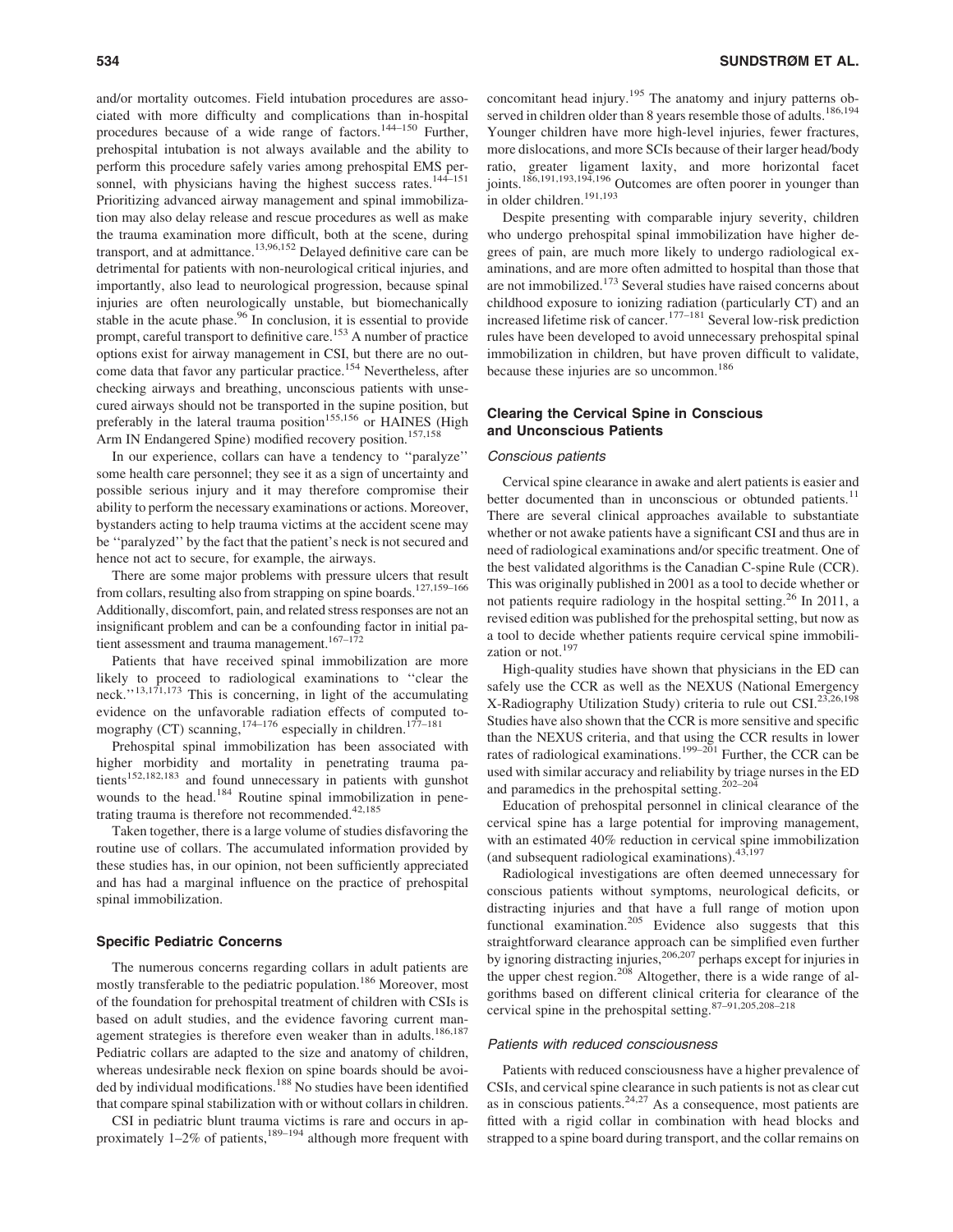#### CERVICAL COLLARS: MORE HARM THAN GOOD? 535

until they can be evaluated by imaging.<sup>1,27,42–45</sup> However, based on the information presented so far, we can safely conclude that the presumed benefit of collars is highly questionable, and that there is a large body of evidence on the risks and complications of this practice. Particularly concerning for this patient category are the reports of increased ICP when collars are applied<sup>107–112</sup> as well as data suggesting increased mortality rates for patients with a GCS score <9 that have been managed by ambulance crews skilled in advanced life support.<sup>113</sup> Expeditious transport to definitive care is vital for unconscious CSI patients, $153$  and this should take priority over rigorous immobilization measures. Moreover, and as previously discussed, unconscious patients with unsecured airways should not be transported in the supine position.<sup>72,127,128,155-158</sup>

Prehospital application of collars is well implemented, despite the lack of evidence to support this practice. Thus, it has been advocated that a practice change can only be initiated within the confines of a clinical trial, providing high-quality data on the benefits and risks of cervical immobilization. This will most likely require a large, multi-center RCT, which is a daunting task in itself, but even more so with certain challenges of prehospital research (e.g., ethical considerations, patient informed consent, randomization procedures, patient follow-up, time-pressured environment, and protocolized mindsets). Alternatively, one may explore the possibility of developing new clinical treatment guidelines through an expert consensus process involving both prehospital and hospital environments.<sup>219</sup>

Finally, it seems reasonable to strive for a more individualized prehospital approach to obtunded patients at risk of having a potential CSI. One way of doing this could be to incorporate knowledge from extensive epidemiological surveillance studies, such as a recent European multi-center study including more than 250,000 patients, which, by multivariate analysis, tried to identify various risk factors of CSI in trauma patients.<sup>22</sup> Efforts should also be concentrated on developing new devices that are more easy, safe, and effective to use.<sup>85,220</sup>

#### Conclusion

The existing evidence for using collars is weak, and our practice is mainly a result of the historical influence of poor evidence. More significant and concerning, there is a well of less-appreciated documentation of harmful effects from collars. A practice change seems warranted based on a critical evaluation of the pros and cons of prehospital collar use in trauma patients.

With this perspective, we propose a safe, effective immobilization strategy that will not require any new equipment and should be easy to implement; the main difference from current protocols is the omission of routine collar application.<sup>1,2,27,42–45</sup> Few patients are in need of spinal immobilization, and clearance protocols should be optimized to identify these high-risk patients. These patients should not be fitted with a collar, but immobilized on spine boards with head blocks and straps. Temporary use of a rigid collar is an option during extrication procedures from, for example, cars. Unconscious, nonintubated trauma patients should be transported in a modified lateral recovery position that maintains near neutral spine alignment and airway patency. Finally, prehospital management should, by no means, delay transportation of critically injured patients to definitive care.

Future efforts should also aim to discontinue the use of rigid spine boards in favor of vacuum mattresses or other softer boards that are more comfortable and adaptable to the individual variations in body composition.

## Acknowledgments

This work has been supported by a grant from the Western Norway Regional Health Authority (grant no.: 911645). The authors apologize to all the authors whose work is not cited in this review because of space limitations.

# Author Disclosure Statement

No competing financial interests exist.

#### **References**

- 1. American College of Surgeons Committee on Trauma. (2012). Advanced Trauma Life Support (ATLS) Student Course Manual, 9th ed. American College of Surgeons: Chicago, IL.
- 2. Prehospital Trauma Life Support Committee of The National Association of Emergency Medical Technicians in Cooperation with The Committee on Trauma of The American College of Suregons. (2010). Prehospital Trauma Life Support (PHTLS), 7th ed. Jones & Bartlett Learning: Burlington, MA.
- 3. Bohlman, H.H. (1979). Acute fractures and dislocations of the cervical spine. An analysis of three hundred hospitalized patients and review of the literature. J. Bone Joint Surg. Am. 61, 1119–1142.
- 4. Gunby, I. (1981). New focus on spinal cord injury. JAMA 245, 1201–1206.
- 5. Rogers, W.A. (1957). Fractures and dislocations of the cervical spine; an end-result study. J. Bone Joint Surg. Am. 39-A, 341–376.
- 6. De Lorenzo, R.A. (1996). A review of spinal immobilization techniques. J. Emerg. Med. 14, 603–613.
- 7. Dick, T., and Land, R. (1982). Spinal immobilization devices. Part 1: cervical extrication collars. J. Emerg. Med. Serv. 7, 26–32.
- 8. Frohna, W.J. (1999). Emergency department evaluation and treatment of the neck and cervical spine injuries. Emerg. Med. Clin. North Am. 17, 739–791, v.
- 9. Kwan, I., Bunn, F., and Roberts, I.; WHO Pre-Hospital Trauma Care Steering Committee. (2001). Spinal immobilisation for trauma patients. Cochrane Database Syst. Rev. Issue 2. Art. No.: CD002803.
- 10. Abram, S., and Bulstrode, C. (2010). Routine spinal immobilization in trauma patients: what are the advantages and disadvantages? Surgeon 8, 218–222.
- 11. Benger, J., and Blackham, J. (2009). Why do we put cervical collars on conscious trauma patients? Scand. J. Trauma Resusc. Emerg. Med. 17, 44.
- 12. Deasy, C., and Cameron, P. (2011). Routine application of cervical collars—what is the evidence? Injury 42, 841–842.
- 13. Hauswald, M., and Braude, D. (2002). Spinal immobilization in trauma patients: is it really necessary? Curr. Opin. Crit. Care 8, 566–570.
- 14. Sporer, K.A. (2012). Why we need to rethink C-spine immobilization: we need to reevaluate current practices and develop a saner cervical policy. EMS World 41, 74–76.
- 15. Snooks, H., Evans, A., Wells, B., Peconi, J., Thomas, M., Woollard, M., Guly, H., Jenkinson, E., Turner, J., and Hartley-Sharpe, C.; 999 EMS Research Forum Board. (2009). What are the highest priorities for research in emergency prehospital care? Emerg. Med. J. 26, 549–550.
- 16. Chiu, W.C., Haan, J.M., Cushing, B.M., Kramer, M.E., and Scalea, T.M. (2001). Ligamentous injuries of the cervical spine in unreliable blunt trauma patients: incidence, evaluation, and outcome. J. Trauma 50, 457–463.
- 17. Davis, J.W., Phreaner, D.L., Hoyt, D.B., and Mackersie, R.C. (1993). The etiology of missed cervical spine injuries. J. Trauma 34, 342– 346.
- 18. Demetriades, D., Charalambides, K., Chahwan, S., Hanpeter, D., Alo, K., Velmahos, G., Murray, J., and Asensio, J. (2000). Nonskeletal cervical spine injuries: epidemiology and diagnostic pitfalls. J. Trauma 48, 724–727.
- 19. Goldberg, W., Mueller, C., Panacek, E., Tigges, S., Hoffman, J.R., and Mower, W.R.; NEXUS Group. (2001). Distribution and patterns of blunt traumatic cervical spine injury. Ann. Emerg. Med. 38, 17–21.
- 20. Grossman, M.D., Reilly, P.M., Gillett, T., and Gillett, D. (1999). National survey of the incidence of cervical spine injury and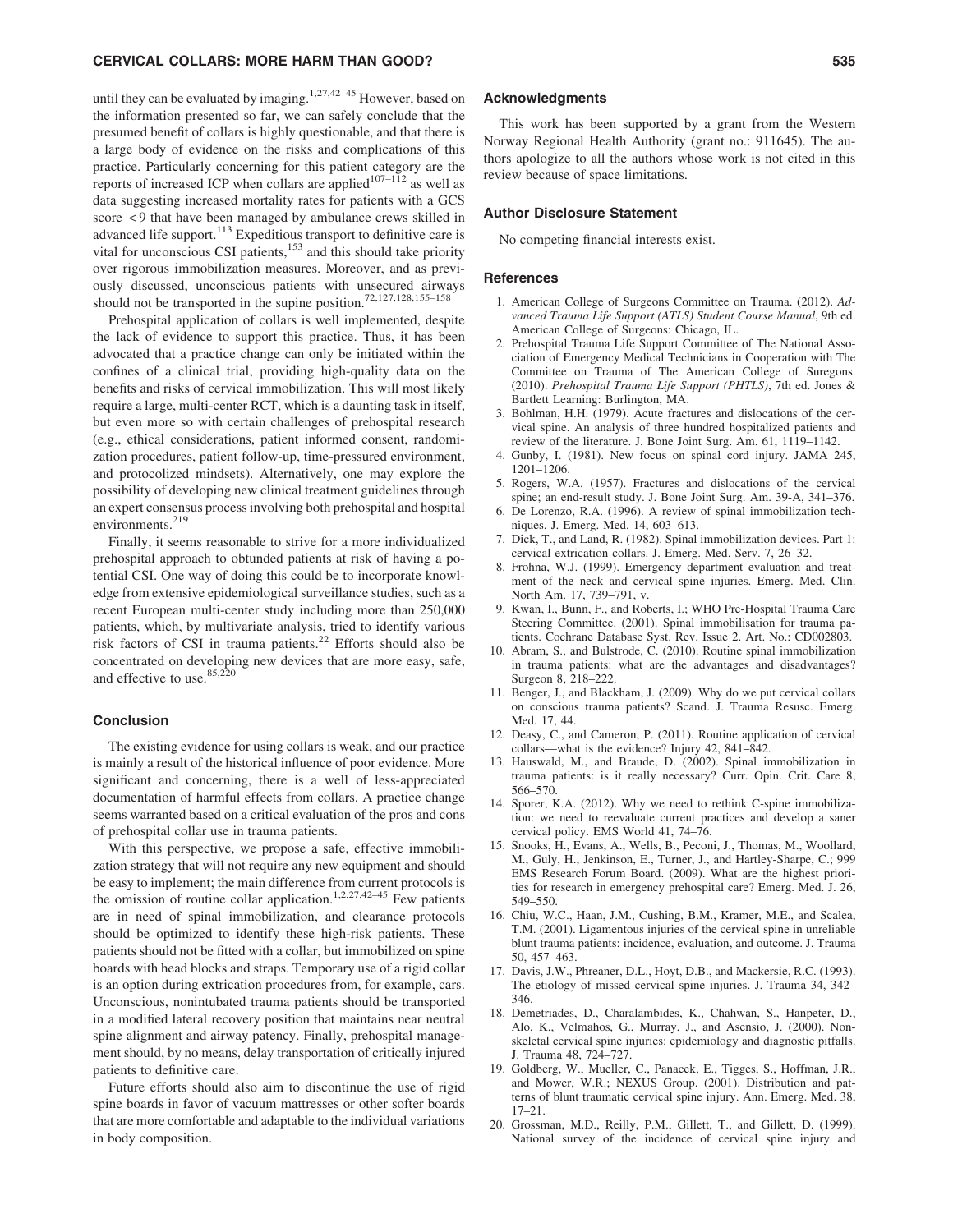approach to cervical spine clearance in U.S. trauma centers. J. Trauma 47, 684–690.

- 21. Hasler, R.M., Exadaktylos, A.K., Bouamra, O., Benneker, L.M., Clancy, M., Sieber, R., Zimmermann, H., and Lecky, F. (2011). Epidemiology and predictors of spinal injury in adult major trauma patients: European cohort study. Eur. Spine J. 20, 2174–2180.
- 22. Hasler, R.M., Exadaktylos, A.K., Bouamra, O., Benneker, L.M., Clancy, M., Sieber, R., Zimmermann, H., and Lecky, F. (2012). Epidemiology and predictors of cervical spine injury in adult major trauma patients: a multicenter cohort study. J. Trauma Acute Care Surg. 72, 975–981.
- 23. Hoffman, J.R., Mower, W.R., Wolfson, A.B., Todd, K.H., and Zucker, M.I. (2000). Validity of a set of clinical criteria to rule out injury to the cervical spine in patients with blunt trauma. National Emergency X-Radiography Utilization Study Group. N. Engl. J. Med. 343, 94–99.
- 24. Milby, A.H., Halpern, C.H., Guo, W., and Stein, S.C. (2008). Prevalence of cervical spinal injury in trauma. Neurosurg. Focus 25, E10.
- 25. Stawicki, S.P., Holmes, J.H., Kallan, M.J., and Nance, M.L. (2009). Fatal child cervical spine injuries in motor vehicle collisions: analysis using unique linked national datasets. Injury 40, 864–867.
- 26. Stiell, I.G., Wells, G.A., Vandemheen, K.L., Clement, C.M., Lesiuk, H., De Maio, V.J., Laupacis, A., Schull, M., McKnight, R.D., Verbeek R., Brison R., Cass, D., Dreyer, J., Eisenhauer, M.A., Greenberg, G.H., MacPhail, I., Morrison, L., Reardon, M., and Worthington, J. (2001). The Canadian C-spine rule for radiography in alert and stable trauma patients. JAMA 286, 1841–1848.
- 27. Morris, C.G., McCoy, E.P., Lavery, G.G., and McCoy, E. (2004). Spinal immobilisation for unconscious patients with multiple injuries. BMJ 329, 495–499.
- 28. Fredø, H.L., Rizvi, S.A., Lied, B., Rønning, P., and Helseth, E. (2012). The epidemiology of traumatic cervical spine fractures: a prospective population study from Norway. Scand. J. Trauma Resusc. Emerg. Med. 20, 85.
- 29. The National Spinal Cord Injury Statistical Center. (2011). Complete public version of the 2011 annual statistical report for the spinal cord injury models systems. The National Spinal Cord Injury Statistical Center: Birmingham, AL.
- 30. Middleton, J.W., Dayton, A., Walsh, J., Rutkowski, S.B., Leong, G., and Duong, S. (2012). Life expectancy after spinal cord injury: a 50 year study. Spinal Cord 50, 803–811.
- 31. Oliver, M., Inaba, K., Tang, A., Branco, B.C., Barmparas, G., Schnüriger, B., Lustenberger, T., and Demetriades, D. (2012). The changing epidemiology of spinal trauma: a 13-year review from a Level I trauma centre. Injury 43, 1296–1300.
- 32. Strauss, D.J., Devivo, M.J., Paculdo, D.R., and Shavelle, R.M. (2006). Trends in life expectancy after spinal cord injury. Arch. Phys. Med. Rehabil. 87, 1079–1085.
- 33. van den Berg, M.E., Castellote, J.M., de Pedro-Cuesta, J., and Mahillo-Fernandez, I. (2010). Survival after spinal cord injury: a systematic review. J. Neurotrauma 27, 1517–1528.
- 34. Chesnut, R.M. (2004). Management of brain and spine injuries. Crit. Care Clin. 20, 25–55.
- 35. Gupta, R., Bathen, M.E., Smith, J.S., Levi, A.D., Bhatia, N.N., and Steward, O. (2010). Advances in the management of spinal cord injury. J. Am. Acad. Orthop. Surg. 18, 210–222.
- 36. Kelly, D.F., and Becker, D.P. (2001). Advances in management of neurosurgical trauma: USA and Canada. World J. Surg. 25, 1179– 1185.
- 37. Lee, B.B., Cripps, R.A., Fitzharris, M., and Wing, P.C. (2013). The global map for traumatic spinal cord injury epidemiology: update 2011, global incidence rate. Spinal Cord Feb 26. doi: 10.1038/ sc.2012.158. [Epub ahead of print].
- 38. Georgoff, P., Meghan, S., Mirza, K., and Stein, S.C. (2010). Geographic variation in outcomes from severe traumatic brain injury. World Neurosurg. 74, 331–345.
- 39. Stein, S.C., Georgoff, P., Meghan, S., Mizra, K., and Sonnad, S.S. (2010). 150 years of treating severe traumatic brain injury: a systematic review of progress in mortality. J. Neurotrauma 27, 1343– 1353.
- 40. Joint Section on Disorders of the Spine and Peripheral Nerves of the American Association of Neurological Surgeons (AANS) and the Congress of Neurological Surgeons (CNS). (2013). Guidelines for

the management of acute cervical spine and spinal cord injuries. Neurosurgery 72, Suppl. 2, 1–259.

- 41. Ryken, T.C., Hadley, M.N., Aarabi, B., Dhall, S.S., Gelb, D.E., Hurlbert, R.J., Rozzelle, C.J., Theodore, N., and Walters, B.C. (2013). Management of isolated fractures of the axis in adults. Neurosurgery 72, Suppl. 2, 132–150.
- 42. Theodore, N., Hadley, M.N., Aarabi, B., Dhall, S.S., Gelb, D.E., Hurlbert, R.J., Rozzelle, C.J., Ryken, T.C., and Walters, B.C. (2013). Prehospital cervical spinal immobilization after trauma. Neurosurgery 72, Suppl. 2, 22–34.
- 43. Ahn, H., Singh, J., Nathens, A., MacDonald, R.D., Travers, A., Tallon, J., Fehlings, M.G., and Yee, A. (2011). Pre-hospital care management of a potential spinal cord injured patient: a systematic review of the literature and evidence-based guidelines. J. Neurotrauma 28, 1341–1361.
- 44. Como, J.J., Diaz, J.J., Dunham, C.M., Chiu, W.C., Duane, T.M., Capella, J.M., Holevar, M.R., Khwaja, K.A., Mayglothling, J.A., Shapiro M.B., and Winston E.S. (2009). Practice management guidelines for identification of cervical spine injuries following trauma: update from the eastern association for the surgery of trauma practice management guidelines committee. J. Trauma 67, 651–659.
- 45. Stein, D.M., Roddy, V., Marx, J., Smith, W.S., and Weingart, S.D. (2012). Emergency neurological life support: traumatic spine injury. Neurocrit. Care 17, Suppl. 1, S102–S111.
- 46. Lekovic, G.P., and Harrington, T.R. (2007). Litigation of missed cervical spine injuries in patients presenting with blunt traumatic injury. Neurosurgery 60, 516–522.
- 47. Bell, K.M., Frazier, E.C., Shively, C.M., Hartman, R.A., Ulibarri, J.C., Lee, J.Y., Kang, J.D., and Donaldson, W.F. (2009). Assessing range of motion to evaluate the adverse effects of ill-fitting cervical orthoses. Spine J. 9, 225–231.
- 48. Sundheim S.M, and Cruz M. (2006). The evidence for spinal immobilization: an estimate of the magnitude of the treatment benefit. Ann. Emerg. Med. 48, 217–218.
- 49. Brunette, D.D., and Rockswold, G.L. (1987). Neurologic recovery following rapid spinal realignment for complete cervical spinal cord injury. J. Trauma 27, 445–447.
- 50. Burney, R.E., Waggoner, R., and Maynard, F.M. (1989). Stabilization of spinal injury for early transfer. J. Trauma 29, 1497–1499.
- 51. Cloward, R.B. (1980). Acute cervical spine injuries. Clin. Symp. 32, 1–32.
- 52. Geisler, W.O., Wynne-Jones, M., and Jousse, A.T. (1966). Early management of the patient with trauma to the spinal cord. Med. Serv. J. Can. 22, 512–523.
- 53. Jeanneret, B., Magerl, F., and Ward, J.C. (1991). Overdistraction: a hazard of skull traction in the management of acute injuries of the cervical spine. Arch. Orthop. Trauma Surg. 110, 242–245.
- 54. Hachen, H.J. (1974). Emergency transportation in the event of acute spinal cord lesion. Paraplegia 12, 33–37.
- 55. Podolsky, S., Baraff, L.J., Simon, R.R., Hoffman, J.R., Larmon, B., and Ablon, W. (1983). Efficacy of cervical spine immobilization methods. J. Trauma 23, 461–465.
- 56. Prasad, V.S., Schwartz, A., Bhutani, R., Sharkey, P.W., and Schwartz, M.L. (1999). Characteristics of injuries to the cervical spine and spinal cord in polytrauma patient population: experience from a regional trauma unit. Spinal Cord 37, 560–568.
- 57. Reid, D.C., Henderson, R., Saboe, L., and Miller, J.D. (1987). Etiology and clinical course of missed spine fractures. J. Trauma 27, 980–986.
- 58. Rosen, P., and Wolfe, R.E. (1989). Therapeutic legends of emergency medicine. J. Emerg. Med. 7, 387–389.
- 59. Sussman, B.J. (1978). Proceedings of the Annual Scientific Meeting of the International Medical Society of Paraplegia held at Stoke Mandeville from 28–30 July 1977 (Part II). Fracture dislocation of the cervical spine: a critique of current management in the United States. Paraplegia 16, 15–38.
- 60. Toscano, J. (1988). Prevention of neurological deterioration before admission to a spinal cord injury unit. Paraplegia 26, 143–150.
- 61. Totten, V.Y., and Sugarman, D.B. (1999). Respiratory effects of spinal immobilization. Prehosp. Emerg. Care. 3, 347–352.
- 62. Marshall, L.F., Knowlton, S., Garfin, S.R., Klauber, M.R., Eisenberg, H.M., Kopaniky, D., Miner, M.E., Tabbador, K., and Clifton, G.L. (1987). Deterioration following spinal cord injury. A multicenter study. J. Neurosurg. 66, 400–404.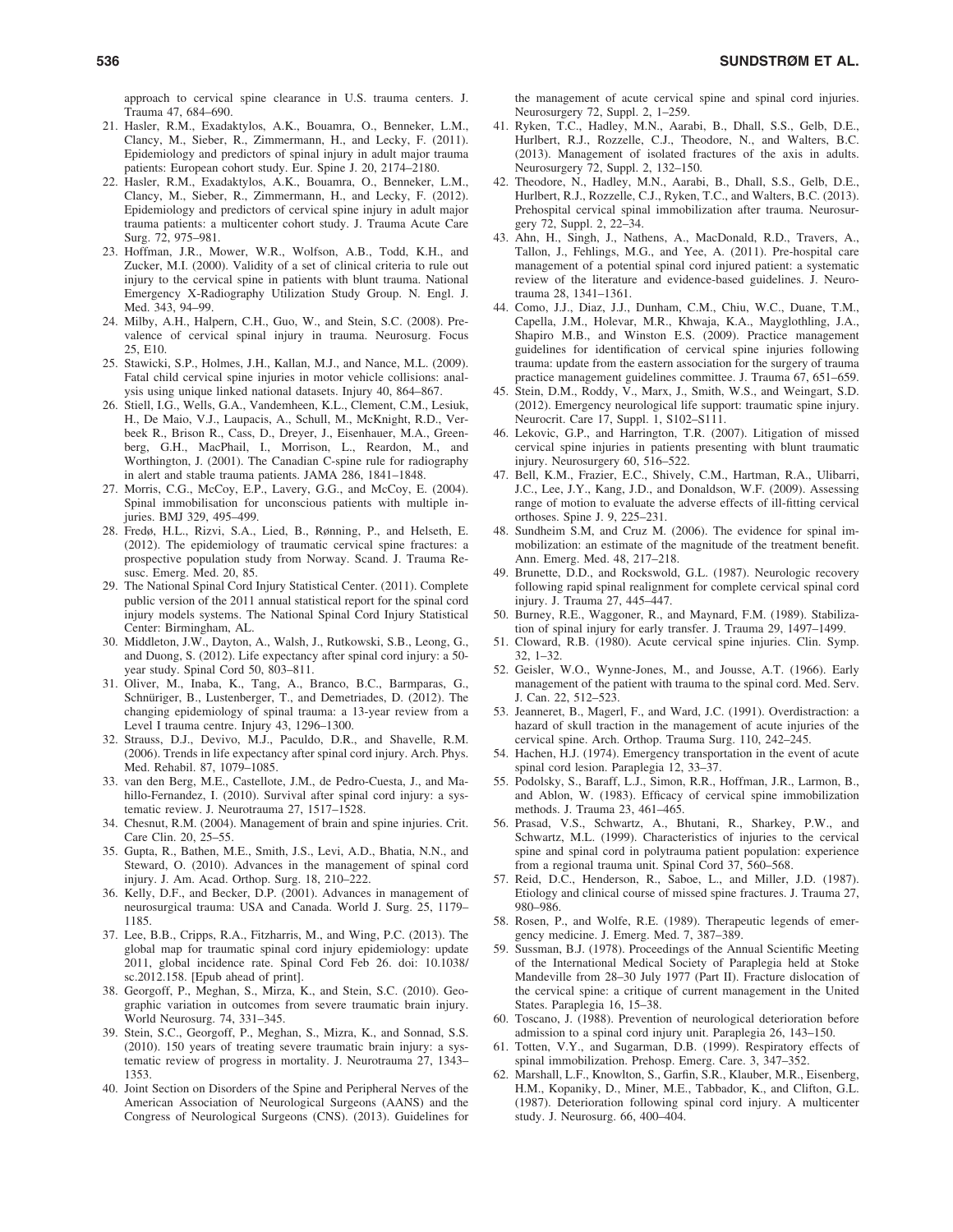- 63. Huang, Y.H., Yang, T.M., Lin, W.C., Ho, J.T., Lee, T.C., Chen, W.F., Rau, C.S., and Wang, H.C. (2009). The prognosis of acute blunt cervical spinal cord injury. J. Trauma 66, 1441–1445.
- 64. Tator, C.H., and Fehlings, M.G. (1991). Review of the secondary injury theory of acute spinal cord trauma with emphasis on vascular mechanisms. J. Neurosurg. 75, 15–26.
- 65. Thumbikat, P., Hariharan, R.P., Ravichandran, G., McClelland, M.R., and Mathew, K.M. (2007). Spinal cord injury in patients with ankylosing spondylitis: a 10-year review. Spine (Phila Pa 1976) 32, 2989–2995.
- 66. Prasarn, M.L., Conrad, B., Del Rossi, G., Horodyski, M., and Rechtine, G.R. (2012). Motion generated in the unstable cervical spine during the application and removal of cervical immobilization collars. J. Trauma Acute Care Surg. 72, 1609–1613.
- 67. Chin, K.R., Auerbach, J.D., Adams, S.B., Sodl, J.F., and Riew, K.D. (2006). Mastication causing segmental spinal motion in common cervical orthoses. Spine (Phila Pa 1976) 31, 430–434.
- 68. Miller, C.P., Bible, J.E., Jegede, K.A., Whang, P.G., and Grauer, J.N. (2010). Soft and rigid collars provide similar restriction in cervical range of motion during fifteen activities of daily living. Spine (Phila Pa 1976) 35, 1271–1278.
- 69. Conrad, B.P., Rechtine, G., Weight, M., Clarke, J., and Horodyski, M. (2010). Motion in the unstable cervical spine during hospital bed transfers. J. Trauma 69, 432–436.
- 70. Horodyski, M., DiPaola, C.P., Conrad, B.P., and Rechtine, G.R. (2011). Cervical collars are insufficient for immobilizing an unstable cervical spine injury. J. Emerg. Med. 41, 513–519.
- 71. Lador, R., Ben-Galim, P., and Hipp, J.A. (2011). Motion within the unstable cervical spine during patient maneuvering: the neck pivotshift phenomenon. J. Trauma 70, 247–250.
- 72. Holla, M. (2012). Value of a rigid collar in addition to head blocks: a proof of principle study. Emerg. Med. J. 29, 104–107.
- 73. Chandler, D.R., Nemejc, C., Adkins, R.H., and Waters, R.L. (1992). Emergency cervical-spine immobilization. Ann. Emerg. Med. 21, 1185–1188.
- 74. Hostler, D., Colburn, D., and Seitz, S.R. (2009). A comparison of three cervical immobilization devices. Prehosp. Emerg. Care 13, 256–260.
- 75. Hamilton, R.S., and Pons, P.T. (1996). The efficacy and comfort of full-body vacuum splints for cervical-spine immobilization. J. Emerg. Med. 14, 553–559.
- 76. Luscombe, M.D., and Williams, J.L. (2003). Comparison of a long spinal board and vacuum mattress for spinal immobilisation. Emerg. Med. J. 20, 476–478.
- 77. Cline, J.R., Scheidel, E., and Bigsby, E.F. (1985). A comparison of methods of cervical immobilization used in patient extrication and transport. J. Trauma 25, 649–653.
- 78. Graziano, A.F., Scheidel, E.A., Cline, J.R., and Baer, L.J. (1987). A radiographic comparison of prehospital cervical immobilization methods. Ann. Emerg. Med. 16, 1127–1131.
- 79. Huerta, C., Griffith, R., and Joyce, S.M. (1987). Cervical spine stabilization in pediatric patients: evaluation of current techniques. Ann. Emerg. Med. 16, 1121–1126.
- 80. Perry, S.D., McLellan, B., McIlroy, W.E., Maki, B.E., Schwartz, M., and Fernie, G.R. (1999). The efficacy of head immobilization techniques during simulated vehicle motion. Spine (Phila Pa 1976) 24, 1839–1844.
- 81. Shafer, J.S., and Naunheim, R.S. (2009). Cervical spine motion during extrication: a pilot study. West. J. Emerg. Med. 10, 74–78.
- 82. Del Rossi, G., Heffernan, T.P., Horodyski, M., and Rechtine, G.R. (2004). The effectiveness of extrication collars tested during the execution of spine-board transfer techniques. Spine J. 4, 619–623.
- 83. Karbi, O.A., Caspari, D.A., and Tator, C.H. (1988). Extrication, immobilization and radiologic investigation of patients with cervical spine injuries. CMAJ 139, 617–621.
- 84. Sandler, A.J., Dvorak, J., Humke, T., Grob, D., and Daniels, W. (1996). The effectiveness of various cervical orthoses. An in vivo comparison of the mechanical stability provided by several widely used models. Spine (Phila Pa 1976) 21, 1624–1629.
- 85. Smyth, M., and Cooke, M.W. (2013). Value of a rigid collar: in need of more research and better devices. Emerg. Med. J. 30, 516.
- 86. Levi, A.D., Hurlbert, R.J., Anderson, P., Fehlings, M., Rampersaud, R., Massicotte, E.M., France, J.C., Le Huec, J.C., Hedlund, R., and Arnold, P. (2006). Neurologic deterioration secondary to unrecog-

nized spinal instability following trauma—a multicenter study. Spine (Phila Pa 1976) 31, 451–458.

- 87. Armstrong, B.P., Simpson, H.K., Crouch, R., and Deakin, C.D. (2007). Prehospital clearance of the cervical spine: does it need to be a pain in the neck? Emerg. Med. J. 24, 501–503.
- 88. Brown, L.H., Gough, J.E., and Simonds, W.B. (1998). Can EMS providers adequately assess trauma patients for cervical spinal injury? Prehosp. Emerg. Care 2, 33–36.
- 89. Domeier, R.M., Swor, R.A., Evans, R.W., Hancock, J.B., Fales, W., Krohmer, J., Frederiksen, S.M., Rivera-Rivera, E.J., and Schork, M.A. (2002). Multicenter prospective validation of prehospital clinical spinal clearance criteria. J. Trauma 53, 744–750.
- 90. Domeier, R.M., Frederiksen, S.M., and Welch, K. (2005). Prospective performance assessment of an out-of-hospital protocol for selective spine immobilization using clinical spine clearance criteria. Ann. Emerg. Med. 46, 123–131.
- 91. Stroh, G., and Braude, D. (2001). Can an out-of-hospital cervical spine clearance protocol identify all patients with injuries? An argument for selective immobilization. Ann. Emerg. Med. 37, 609– 615.
- 92. Gerrelts, B.D., Petersen, E.U., Mabry, J., and Petersen, S.R. (1991). Delayed diagnosis of cervical spine injuries. J. Trauma 31, 1622– 1626.
- 93. Platzer, P., Hauswirth, N., Jaindl, M., Chatwani, S., Vecsei, V., and Gaebler, C. (2006). Delayed or missed diagnosis of cervical spine injuries. J. Trauma 61, 150–155.
- 94. Hauswald, M., Ong, G., Tandberg, D., and Omar, Z. (1998). Out-ofhospital spinal immobilization: its effect on neurologic injury. Acad. Emerg. Med. 5, 214–219.
- 95. Plumb, J.O., and Morris, C.G. (2013). Cervical collars: probably useless; definitely cause harm! J. Emerg. Med. 44, e143.
- 96. Hauswald, M. (2012). A re-conceptualisation of acute spinal care. Emerg. Med. J. 30, 720–723.
- 97. Lin, H.L., Lee, W.C., Chen, C.W., Lin, T.Y., Cheng, Y.C., Yeh, Y.S., Lin, Y.K., and Kuo, L.C. (2011). Neck collar used in treatment of victims of urban motorcycle accidents: over- or underprotection? Am. J. Emerg. Med. 29, 1028–1033.
- 98. Tiska, M.A., Adu-Ampofo, M., Boakye, G., Tuuli, L., and Mock, C.N. (2004). A model of prehospital trauma training for lay persons devised in Africa. Emerg. Med. J. 21, 237–239.
- 99. Jayaraman, S., and Sethi, D. (2009). Advanced trauma life support training for hospital staff. Cochrane Database Syst. Rev. Issue 2. Art. No.: CD004173.
- 100. Jayaraman, S., and Sethi, D. (2010). Advanced trauma life support training for ambulance crews. Cochrane Database Syst. Rev. Issue 1. Art. No.: CD003109.
- 101. Ben-Galim, P., Dreiangel, N., Mattox, K.L., Reitman, C.A., Kalantar, S.B., and Hipp, J.A. (2010). Extrication collars can result in abnormal separation between vertebrae in the presence of a dissociative injury. J. Trauma 69, 447–450.
- 102. Bivins, H.G., Ford, S., Bezmalinovic, Z., Price, H.M., and Williams, J.L. (1988). The effect of axial traction during orotracheal intubation of the trauma victim with an unstable cervical spine. Ann. Emerg. Med. 17, 25–29.
- 103. Papadopoulos, M.C., Chakraborty, A., Waldron, G., and Bell, B.A. (1999). Lesson of the week: exacerbating cervical spine injury by applying a hard collar. BMJ 319, 171–172.
- 104. Podolsky, S.M., Hoffman, J.R., and Pietrafesa, C.A. (1983). Neurologic complications following immobilization of cervical spine fracture in a patient with ankylosing spondylitis. Ann. Emerg. Med. 12, 578–580.
- 105. Engsberg, J.R., Standeven, J.W., Shurtleff, T.L., Eggars, J.L., Shafer, J.S., and Naunheim, R.S. (2013). Cervical spine motion during extrication. J. Emerg. Med. 44, 122–127.
- 106. Clarke, A., James, S., and Ahuja, S. (2010). Ankylosing spondylitis: inadvertent application of a rigid collar after cervical fracture, leading to neurological complications and death. Acta. Orthop. Belg. 76, 413–415.
- 107. Craig, G.R., and Nielsen, M.S. (1991). Rigid cervical collars and intracranial pressure. Intensive Care Med. 17, 504–505.
- 108. Davies, G., Deakin, C., and Wilson, A. (1996). The effect of a rigid collar on intracranial pressure. Injury 27, 647–649.
- 109. Hunt, K., Hallworth, S., and Smith, M. (2001). The effects of rigid collar placement on intracranial and cerebral perfusion pressures. Anaesthesia 56, 511–513.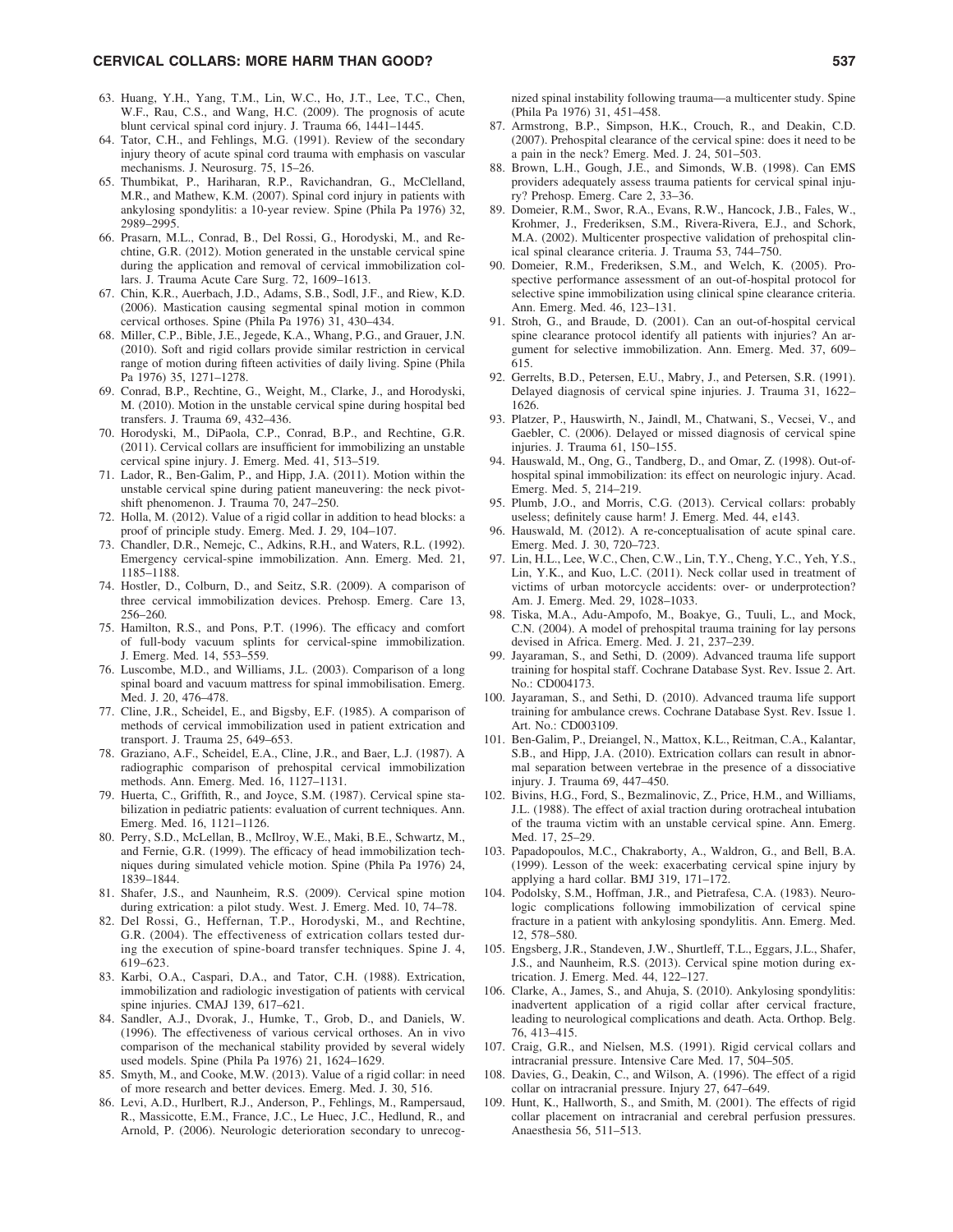- 110. Kolb, J.C., Summers, R.L., and Galli, R.L. (1999). Cervical collarinduced changes in intracranial pressure. Am. J. Emerg. Med. 17, 135–137.
- 111. Mobbs, R.J., Stoodley, M.A., and Fuller, J. (2002). Effect of cervical hard collar on intracranial pressure after head injury. ANZ J. Surg. 72, 389–391.
- 112. Stone, M.B., Tubridy, C.M., and Curran, R. (2010). The effect of rigid cervical collars on internal jugular vein dimensions. Acad. Emerg. Med. 17, 100–102.
- 113. Stiell, I.G., Nesbitt, L.P., Pickett, W., Munkley, D., Spaite, D.W., Banek, J., Field, B., Luinstra-Toohey, L., Maloney, J., Dreyer. J., Lyver, M., Campeau, T., and Wells, G.A.; OPALS Study Group. (2008). The OPALS Major Trauma Study: impact of advanced lifesupport on survival and morbidity. CMAJ 178, 1141–1152.
- 114. Lemyze, M., Palud, A., Favory, R., and Mathieu, D. (2011). Unintentional strangulation by a cervical collar after attempted suicide by hanging. Emerg. Med. J. 28, 532.
- 115. Aoi, Y., Inagawa, G., Nakamura, K., Sato, H., Kariya, T., and Goto, T. (2010). Airway scope versus macintosh laryngoscope in patients with simulated limitation of neck movements. J. Trauma 69, 838–842.
- 116. Criswell, J.C., Parr, M.J., and Nolan, J.P. (1994). Emergency airway management in patients with cervical spine injuries. Anaesthesia 49, 900–903.
- 117. Doran, J.V., Tortella, B.J., Drivet, W.J., and Lavery, R.F. (1995). Factors influencing successful intubation in the prehospital setting. Prehosp. Disaster Med. 10, 259–264.
- 118. Ghafoor, A.U., Martin, T.W., Gopalakrishnan, S., and Viswamitra, S. (2005). Caring for the patients with cervical spine injuries: what have we learned? J. Clin. Anesth. 17, 640–649.
- 119. Goutcher, C.M., and Lochhead, V. (2005). Reduction in mouth opening with semi-rigid cervical collars. Br. J. Anaesth. 95, 344–348.
- 120. Heath, K.J. (1994). The effect of laryngoscopy of different cervical spine immobilisation techniques. Anaesthesia 49, 843–845.
- 121. LeGrand, S.A., Hindman, B.J., Dexter, F., Weeks, J.B., and Todd, M.M. (2007). Craniocervical motion during direct laryngoscopy and orotracheal intubation with the Macintosh and Miller blades: an in vivo cinefluoroscopic study. Anesthesiology 107, 884–891.
- 122. Lubovsky, O., Liebergall, M., Weissman, C., and Yuval, M. (2010). A new external upper airway opening device combined with a cervical collar. Resuscitation 81, 817–821.
- 123. Robitaille, A. (2011). Airway management in the patient with potential cervical spine instability: continuing professional development. Can. J. Anaesth. 58, 1125–1139.
- 124. Rodriguez-Nunez, A., Oulego-Erroz, I., Perez-Gay, L., and Cortinas-Diaz, J. (2010). Comparison of the GlideScope Videolaryngoscope to the standard Macintosh for intubation by pediatric residents in simulated child airway scenarios. Pediatr. Emerg. Care 26, 726–729.
- 125. Santoni, B.G., Hindman, B.J., Puttlitz, C.M., Weeks, J.B., Johnson, N., Maktabi, M.A., and Todd, M.M. (2009). Manual in-line stabilization increases pressures applied by the laryngoscope blade during direct laryngoscopy and orotracheal intubation. Anesthesiology 110, 24–31.
- 126. Thiboutot, F., Nicole, P.C., Trépanier, C.A., Turgeon, A.F., and Lessard, M.R. (2009). Effect of manual in-line stabilization of the cervical spine in adults on the rate of difficult orotracheal intubation by direct laryngoscopy: a randomized controlled trial. Can. J. Anaesth. 56, 412–418.
- 127. Houghton, D.J., and Curley, J.W. (1996). Dysphagia caused by a hard cervical collar. Br. J. Neurosurg. 10, 501–502.
- 128. Lockey, D.J., Coats, T., and Parr, M.J. (1999). Aspiration in severe trauma: a prospective study. Anaesthesia 54, 1097–1098.
- 129. Bauer, D., and Kowalski, R. (1988). Effect of spinal immobilization devices on pulmonary function in the healthy, nonsmoking man. Ann. Emerg. Med. 17, 915–918.
- 130. Meschino, A., Devitt, J.H., Koch, J.P., Szalai, J.P., and Schwartz, M.L. (1992). The safety of awake tracheal intubation in cervical spine injury. Can. J. Anaesth. 39, 114–117.
- 131. Patterson, H. (2004). Emergency department intubation of trauma patients with undiagnosed cervical spine injury. Emerg. Med. J. 21, 302–305.
- 132. Shatney, C.H., Brunner, R.D., and Nguyen, T.Q. (1995). The safety of orotracheal intubation in patients with unstable cervical spine fracture or high spinal cord injury. Am. J. Surg. 170, 676–679.
- 133. Bernard, S.A., Nguyen, V., Cameron, P., Masci, K., Fitzgerald, M., Cooper, D.J., Walker, T., Std, B.P., Myles, P., Murray, L., Taylor, D., Smith, K., Patrick, I., Edington, J., Bacon, A., Rosenfeld, J.V., and Judson, R. (2010). Prehospital rapid sequence intubation improves functional outcome for patients with severe traumatic brain injury: a randomized controlled trial. Ann. Surg. 252, 959–965.
- 134. Bulger, E.M., Copass, M.K., Sabath, D.R., Maier, R.V., and Jurkovich, G.J. (2005). The use of neuromuscular blocking agents to facilitate prehospital intubation does not impair outcome after traumatic brain injury. J. Trauma 58, 718–723.
- 135. Davis, D.P., Peay, J., Serrano, J.A., Buono, C., Vilke, G.M., Sise, M.J., Kennedy, F., Eastman, A.B., Velky, T., and Hoyt, D.B. (2005). The impact of aeromedical response to patients with moderate to severe traumatic brain injury. Ann. Emerg. Med. 46, 115–122.
- 136. Winchell, R.J., and Hoyt, D.B. (1997). Endotracheal intubation in the field improves survival in patients with severe head injury. Trauma Research and Education Foundation of San Diego. Arch. Surg. 132, 592–597.
- 137. Eckstein, M., Chan, L., Schneir, A., and Palmer, R. (2000). Effect of prehospital advanced life support on outcomes of major trauma patients. J. Trauma 48, 643–648.
- 138. Gausche, M., Lewis, R.J., Stratton, S.J., Haynes, B.E., Gunter, C.S., Goodrich, S.M., Poore, P.D., McCollough, M.D., Henderson, D.P., Pratt, F.D., and Seidel, J.S. (2000). Effect of out-of-hospital pediatric endotracheal intubation on survival and neurological outcome: a controlled clinical trial. JAMA 283, 783–790.
- 139. Murray, J.A., Demetriades, D., Berne, T.V., Stratton, S.J., Cryer, H.G., Bongard, F., Fleming, A., and Gaspard, D. (2000). Prehospital intubation in patients with severe head injury. J. Trauma 49, 1065– 1070.
- 140. Bochicchio, G.V., Ilahi, O., Joshi, M., Bochicchio, K., and Scalea, T.M. (2003). Endotracheal intubation in the field does not improve outcome in trauma patients who present without an acutely lethal traumatic brain injury. J. Trauma 54, 307–311.
- 141. Davis, D.P., Hoyt, D.B., Ochs, M., Fortlage, D., Holbrook, T., Marshall, L.K., and Rosen, P. (2003). The effect of paramedic rapid sequence intubation on outcome in patients with severe traumatic brain injury. J. Trauma 54, 444–453.
- 142. Davis, D.P., Peay, J., Sise, M.J., Vilke, G.M., Kennedy, F., Eastman, A.B., Velky, T., and Hoyt, D.B. (2005). The impact of prehospital endotracheal intubation on outcome in moderate to severe traumatic brain injury. J. Trauma 58, 933–939.
- 143. Wang, H.E., Peitzman, A.B., Cassidy, L.D., Adelson, P.D., and Yealy, D.M. (2004). Out-of-hospital endotracheal intubation and outcome after traumatic brain injury. Ann. Emerg. Med. 44, 439–450.
- 144. Adnet, F., Cydulka, R.K., and Lapandry, C. (1998). Emergency tracheal intubation of patients lying supine on the ground: influence of operator body position. Can. J. Anaesth. 45, 266–269.
- 145. Combes, X., Jabre, P., Jbeili, C., Leroux, B., Bastuji-Garin, S., Margenet, A., Adnet, F., and Dhonneur, G. (2006). Prehospital standardization of medical airway management: incidence and risk factors of difficult airway. Acad. Emerg. Med. 13, 828–834.
- 146. Gunning, M., O'Loughlin, E., Fletcher, M., Crilly, J., Hooper, M., and Ellis, D.Y. (2009). Emergency intubation: a prospective multicentre descriptive audit in an Australian helicopter emergency medical service. Emerg. Med. J. 26, 65–69.
- 147. Helm, M., Hossfeld, B., Schäfer, S., Hoitz, J., and Lampl, L. (2006). Factors influencing emergency intubation in the pre-hospital setting—a multicentre study in the German Helicopter Emergency Medical Service. Br. J. Anaesth. 96, 67–71.
- 148. Hussmann, B., Lefering, R., Waydhas, C., Ruchholtz, S., Wafaisade, A., Kauther, M.D., and Lendemans, S. (2011). Prehospital intubation of the moderately injured patient: a cause of morbidity? A matchedpairs analysis of 1.200 patients from the DGU Trauma Registry. Crit. Care 15, R207.
- 149. Karch, S.B., Lewis, T., Young, S., Hales, D., and Ho, C.H. (1996). Field intubation of trauma patients: complications, indications, and outcomes. Am. J. Emerg. Med. 14, 617–619.
- 150. Rose, D.K., and Cohen, M.M. (1994). The airway: problems and predictions in 18.500 patients. Can. J. Anaesth. 41, 372–383.
- 151. Lossius, H.M., Røislien, J., and Lockey, D.J. (2012). Patient safety in pre-hospital emergency tracheal intubation: a comprehensive metaanalysis of the intubation success rates of EMS providers. Crit. Care 16, R24.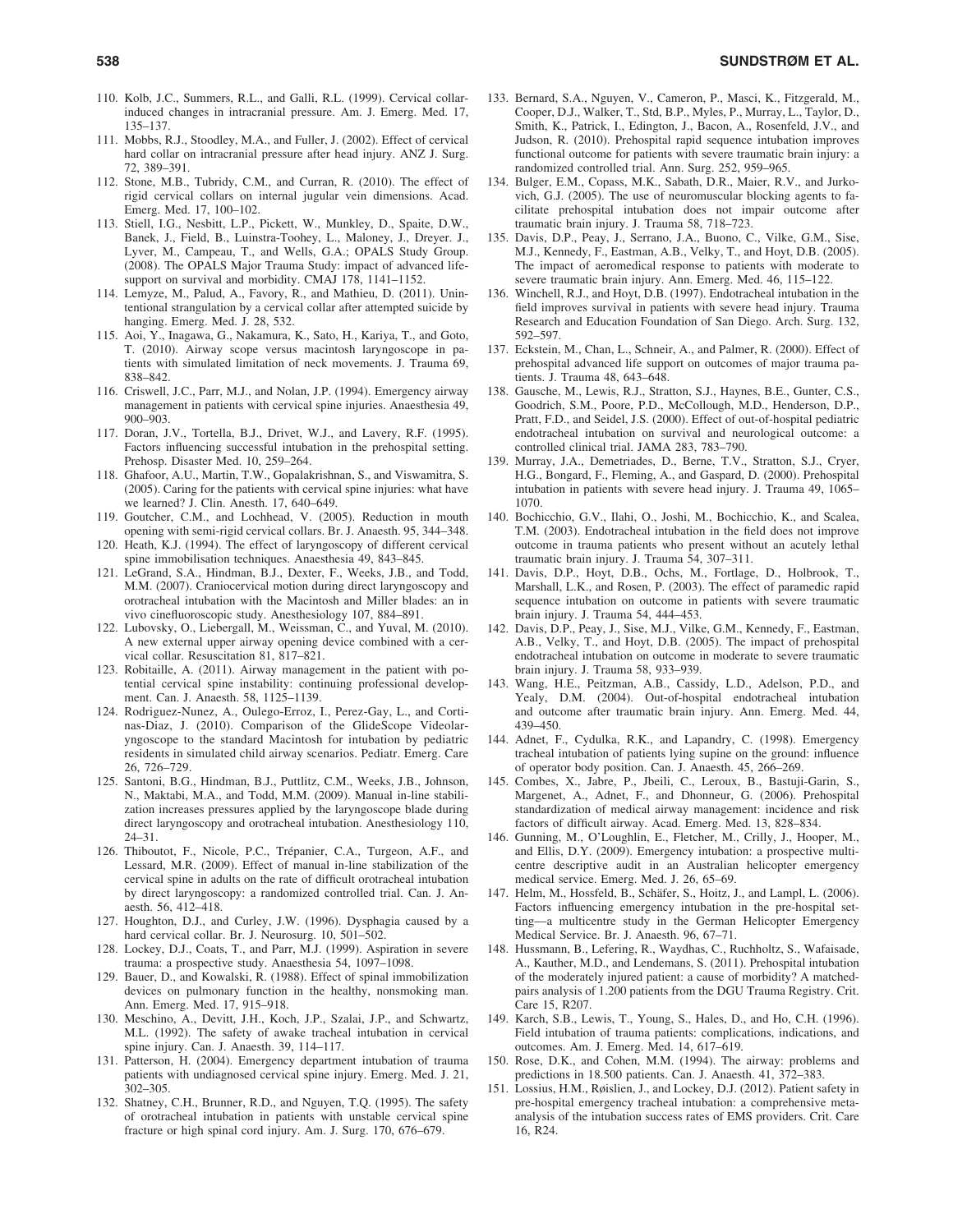- 152. Haut, E.R., Kalish, B.T., Efron, D.T., Haider, A.H., Stevens, K.A., Kieninger, A.N., Cornwell, E.E., and Chang, D.C. (2010). Spine immobilization in penetrating trauma: more harm than good? J. Trauma 68, 115–120.
- 153. Theodore, N., Aarabi, B., Dhall, S.S., Gelb, D.E., Hurlbert, R.J., Rozzelle, C.J., Ryken, T.C., Walters, B.C., and Hadley, M.N. (2013). Transportation of patients with acute traumatic cervical spine injuries. Neurosurgery 72, Suppl. 2, 35–39.
- 154. Crosby, E.T. (2006). Airway management in adults after cervical spine trauma. Anesthesiology 104, 1293–1318.
- 155. Berlac, P., Hyldmo, P.K., Kongstad, P., Kurola, J., Nakstad, A.R., and Sandberg, M.; Scandinavian Society for Anesthesiology and Intensive Care Medicine. (2008). Pre-hospital airway management: guidelines from a task force from the Scandinavian Society for Anaesthesiology and Intensive Care Medicine. Acta Anaesthesiol. Scand. 52, 897–907.
- 156. Fattah, S., Ekås, G.R., Hyldmo, P.K., and Wisborg, T. (2011). The lateral trauma position: what do we know about it and how do we use it? A cross-sectional survey of all Norwegian emergency medical services. Scand. J. Trauma Resusc. Emerg. Med. 19, 45.
- 157. Blake, W.E., Stillman, B.C., Eizenberg, N., Briggs, C., and McMeeken, J.M. (2002). The position of the spine in the recovery position—an experimental comparison between the lateral recovery position and the modified HAINES position. Resuscitation 53, 289–297.
- 158. Gunn, B.D., Eizenberg, N., Silberstein, M., McMeeken, J.M., Tully, E.A., Stillman, B.C., Brown, D.J., and Gutteridge, G.A. (1995). How should an unconscious person with a suspected neck injury be positioned? Prehosp. Disaster Med. 10, 239–244.
- 159. Ackland, H.M., Cooper, D.J., Cooper, J.D., Malham, G.M., and Kossmann, T. (2007). Factors predicting cervical collar-related decubitus ulceration in major trauma patients. Spine (Phila Pa 1976) 32, 423–428.
- 160. Blaylock, B. (1996). Solving the problem of pressure ulcers resulting from cervical collars. Ostomy Wound Manage. 42, 26–33.
- 161. Hewitt, S. (1994). Skin necrosis caused by a semi-rigid cervical collar in a ventilated patient with multiple injuries. Injury 25, 323–324.
- 162. Hodgson, N.F., Stewart, T.C., and Girotti, M.J. (2000). Autopsies and death certification in deaths due to blunt trauma: what are we missing? Can. J. Surg. 43, 130–136.
- 163. Powers, J., Daniels, D., McGuire, C., and Hilbish, C. (2006). The incidence of skin breakdown associated with use of cervical collars. J. Trauma Nurs. 13, 198–200.
- 164. Sheerin, F., and de Frein, R. (2007). The occipital and sacral pressures experienced by healthy volunteers under spinal immobilization: a trial of three surfaces. J. Emerg. Nurs. 33, 447–450.
- 165. Walker, J. (2012). Pressure ulcers in cervical spine immobilisation: a retrospective analysis. J. Wound Care 21, 323–326.
- 166. Watts, D., Abrahams, E., MacMillan, C., Sanat, J., Silver, R., Van-Gorder, S., Waller, M., and York, D. (1998). Insult after injury: pressure ulcers in trauma patients. Orthop. Nurs. 17, 84–91.
- 167. Chan, D., Goldberg, R., Tascone, A., Harmon, S., and Chan, L. (1994). The effect of spinal immobilization on healthy volunteers. Ann. Emerg. Med. 23, 48–51.
- 168. Chan, D., Goldberg, R.M., Mason, J., and Chan, L. (1996). Backboard versus mattress splint immobilization: a comparison of symptoms generated. J. Emerg. Med. 14, 293–298.
- 169. Hauswald, M., Hsu, M., and Stockoff, C. (2000). Maximizing comfort and minimizing ischemia: a comparison of four methods of spinal immobilization. Prehosp. Emerg. Care 4, 250–252.
- 170. Main, P.W., and Lovell, M.E. (1996). A review of seven support surfaces with emphasis on their protection of the spinally injured. J. Accid. Emerg. Med. 13, 34–37.
- 171. March, J.A., Ausband, S.C., and Brown, L.H. (2002). Changes in physical examination caused by use of spinal immobilization. Prehosp. Emerg. Care 6, 421–424.
- 172. Walton, R., DeSalvo, J.F., Ernst, A.A., and Shahane, A. (1995). Padded vs unpadded spine board for cervical spine immobilization. Acad. Emerg. Med. 2, 725–728.
- 173. Leonard, J.C., Mao, J., and Jaffe, D.M. (2012). Potential adverse effects of spinal immobilization in children. Prehosp. Emerg. Care 16, 513–518.
- 174. Brenner, D.J., and Hall, E.J. (2007). Computed tomography—an increasing source of radiation exposure. N. Engl. J. Med. 357, 2277– 2284.
- 175. Davis, F., Il'yasova, D., Rankin, K., McCarthy, B., and Bigner, D.D. (2011). Medical diagnostic radiation exposures and risk of gliomas. Radiat. Res. 175, 790–796.
- 176. Einstein, A.J. (2012). Effects of radiation exposure from cardiac imaging: how good are the data? J. Am. Coll. Cardiol. 59, 553–565.
- 177. Berrington de González, A., Mahesh, M., Kim, K.P., Bhargavan, M., Lewis, R., Mettler, F., and Land, C. (2009). Projected cancer risks from computed tomographic scans performed in the United States in 2007. Arch. Intern. Med. 169, 2071–2077.
- 178. Brenner, D., Elliston, C., Hall, E., and Berdon, W. (2001). Estimated risks of radiation-induced fatal cancer from pediatric CT. AJR Am. J. Roentgenol. 176, 289–296.
- 179. Broder, J., Fordham, L.A., and Warshauer, D.M. (2007). Increasing utilization of computed tomography in the pediatric emergency department, 2000–2006. Emerg. Radiol. 14, 227–232.
- 180. Mathews, J.D., Forsythe, A.V., Brady, Z., Butler, M.W., Goergen, S.K., Byrnes, G.B., Giles, G.G., Wallace, A.B., Anderson, P.R., Guiver, T.A., McGale, P., Cain, T.M., Dowty, J.G., Bickerstaffe, A.C., and Darby, S.C. (2013). Cancer risk in 680,000 people exposed to computed tomography scans in childhood or adolescence: data linkage study of 11 million Australians. BMJ 346, f2360.
- 181. Pearce, M.S., Salotti, J.A., Little, M.P., McHugh, K., Lee, C., Kim, K.P., Howe, N.L., Ronckers, C.M., Rajaraman, P., Craft, A.W., Parker, L., and Berrington de González, A. (2012). Radiation exposure from CT scans in childhood and subsequent risk of leukaemia and brain tumours: a retrospective cohort study. Lancet 380, 499– 505.
- 182. Barkana, Y., Stein, M., Scope, A., Maor, R., Abramovich, Y., Friedman, Z., and Knoller, N. (2000). Prehospital stabilization of the cervical spine for penetrating injuries of the neck—is it necessary? Injury 31, 305–309.
- 183. Connell, R.A., Graham, C.A., and Munro, P.T. (2003). Is spinal immobilisation necessary for all patients sustaining isolated penetrating trauma? Injury 34, 912–914.
- 184. Kaups, K.L., and Davis, J.W. (1998). Patients with gunshot wounds to the head do not require cervical spine immobilization and evaluation. J. Trauma 44, 865–867.
- 185. Stuke, L.E., Pons, P.T., Guy, J.S., Chapleau, W.P., Butler, F.K., and McSwain, N.E. (2011). Prehospital spine immobilization for penetrating trauma—review and recommendations from the Prehospital Trauma Life Support Executive Committee. J. Trauma 71, 763–769.
- 186. Tilt, L., Babineau, J., Fenster, D., Ahmad, F., and Roskind, C.G. (2012). Blunt cervical spine injury in children. Curr. Opin. Pediatr. 24, 301–306.
- 187. Foltin, G.L., Dayan, P., Tunik, M., Marr, M., Leonard, J., Brown, K., Hoyle, J., and Lerner, E.B.; Prehospital Working Group of the Pediatric Emergency Care Applied Research Network. (2010). Priorities for pediatric prehospital research. Pediatr. Emerg. Care 26, 773–777.
- 188. Herzenberg, J.E., Hensinger, R.N., Dedrick, D.K., and Phillips, W.A. (1989). Emergency transport and positioning of young children who have an injury of the cervical spine. The standard backboard may be hazardous. J. Bone Joint Surg. Am. 71, 15–22.
- 189. Brown, R.L., Brunn, M.A., and Garcia, V.F. (2001). Cervical spine injuries in children: a review of 103 patients treated consecutively at a level 1 pediatric trauma center. J. Pediatr. Surg. 36, 1107–1114.
- 190. Dietrich, A.M., Ginn-Pease, M.E., Bartkowski, H.M., and King, D.R. (1991). Pediatric cervical spine fractures: predominantly subtle presentation. J. Pediatr. Surg. 26, 995–999.
- 191. Kokoska, E.R., Keller, M.S., Rallo, M.C., and Weber, T.R. (2001). Characteristics of pediatric cervical spine injuries. J. Pediatr. Surg. 36, 100–105.
- 192. Patel, J.C., Tepas, J.J., Mollitt, D.L., and Pieper, P. (2001). Pediatric cervical spine injuries: defining the disease. J. Pediatr. Surg. 36, 373– 376.
- 193. Platzer, P., Jaindl, M., Thalhammer, G., Dittrich, S., Kutscha-Lissberg, F., Vecsei, V., and Gaebler, C. (2007). Cervical spine injuries in pediatric patients. J. Trauma 62, 389–396.
- 194. Viccellio, P., Simon, H., Pressman, B.D., Shah, M.N., Mower, W.R., and Hoffman, J.R.; NEXUS Group. (2001). A prospective multicenter study of cervical spine injury in children. Pediatrics 108, E20.
- 195. Oluigbo, C.O., Gan, Y.C., Sgouros, S., Chapman, S., Kay, A., Solanki, G., Walsh, A.R., and Hockley, A.D. (2008). Pattern, management and outcome of cervical spine injuries associated with head injuries in paediatric patients. Childs Nerv. Syst. 24, 87–92.